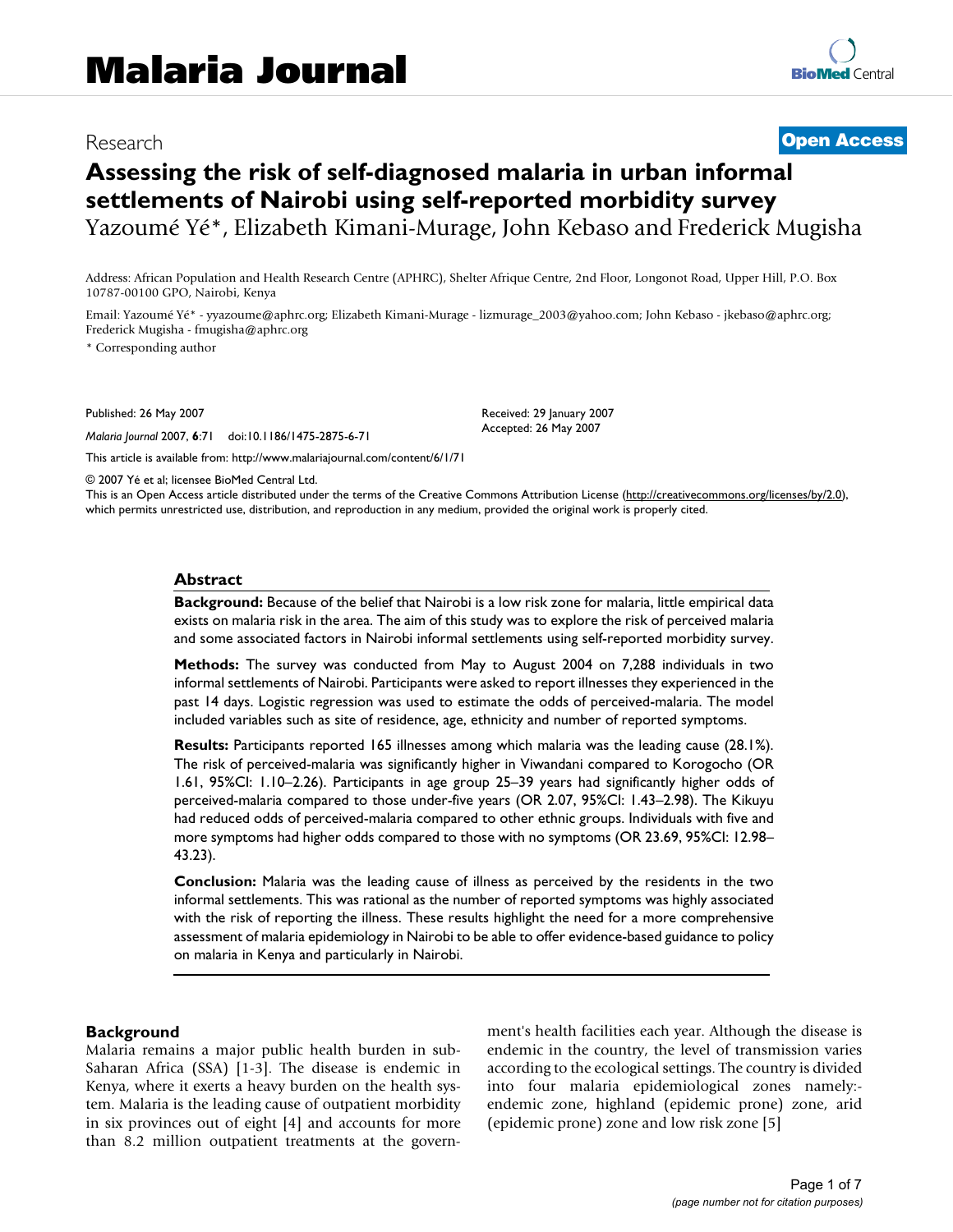Nairobi, the capital city of Kenya, is classified as a low risk area and, therefore, malaria is not considered a major public health problem. The city is located 1,700 metres above sea level and the cold seasonal temperatures limit development of *Plasmodium falciparum* sporozoite stage in the salivary glands of the mosquito vector [6-14]. In addition, the urban habitat is less suitable for *Anopheles gambiae s.s.* and *Anophele funestus*, the dominant malaria vectors in sub-Saharan Africa [15,16]. A survey undertaken in 1982 among residents at nine sites across the city revealed a low range of *P. falciparum* infection prevalence estimates from 1.8% to 13.5% with an average of 4.9% [17]. Despite the expected low transmission, malaria continues to be a common diagnosis made among outpatient attendants to clinics in the city. For example, in 2001, malaria was ranked as the second highest contributor to outpatient morbidity accounting for 10.6% of morbidity in Nairobi after respiratory system diseases [4].

Does the population who live in informal settlements also perceive malaria as one of the key morbidities? Their perception of malaria will most likely influence their treatment-seeking behaviour and consequent use of antimalarial drugs. This study, seeks to assess the level of perceived-malaria and the associated factors using selfreported morbidity survey in Nairobi informal settlements. Data from a self-reported morbidity survey conducted in 2004 in two informal settlements of Nairobi (Viwandani and Korogocho) was used. The survey was conducted as part of the Nairobi Urban Health and Demographic Surveillance System (NUHDSS) by the African Population and Health Research Centre (APHRC).

## **Methods**

#### *Study site*

The study was part of the Nairobi Urban Health and Demographic Surveillance System (NUHDSS), which is run by APHRC. It covers two informal settlements of Korogocho and Viwandani in Nairobi city. Both are informal settlements located about 5–10 km from the city centre and 3 km from each other. The population under surveillance in 2004 was 59,698 inhabitants, with 26,533 living in Korogocho and 33,165 in Viwandani. Poor environmental sanitation, overcrowded houses and poor access to basic health care characterize these settlements [18,19]. These conditions impact dramatically on their health. Compared to the rest of Kenya, the informal settlements exhibit worse health indicators, especially for the under-five population [18,20,21]. Insecticide-treated net (ITN) possession is expected to be low in the informal settlements. In reality, according to the DHS 2003, the proportion of households in Nairobi province who possesses ITN is 6.9%, which is only slightly higher than the national level (5.9%). However, within the lowest wealth quintile only 2.5% of the household possess an ITN [22].

Since most of slum-dwellers do fall within the lowest wealth quintile, ITN coverage is expected to be low therein.

#### *Study population*

The household survey covered 7,288 individuals randomly selected from the population under surveillance. Analysis was restricted to those individuals who reported at least one illness during the morbidity survey. The population of interest is, therefore, comprised of 1,394 individuals.

#### *Self-reported morbidity survey*

The self-reported morbidity survey was conducted as part of a panel household survey in Korogocho and Viwandani from May to August 2004. During this survey 7,288 individuals were interviewed. They were asked to report a maximum of three illnesses they had during the past 14 days as well as the symptoms. For the symptoms, respondents were asked to report at most five symptoms. Data for individuals below 14 years old were collected from proxy respondents (parents or caretakers).

#### *Statistical analysis*

Data were processed and cleaned in MS Access and exported to STATA 9 for statistical analysis. Logistic regression was used to estimate the odds of reporting malaria given specific factors. The multivariate model included factors such as site of residence (Viwandani compared to Korogocho), gender (male compared to female), age groups (5–14 years, 15–24 years, 25–39 years and 40+ years, compared to under-five years the most susceptible population in high transmission and endemic area [23,24], ethnicity (Kamba, Luhya and Luo compared to Kikuyu) and a symptom score (Score 1, Score 2, Score 3, Score 4 and Score 5+ compared individually to Score 0). To obtain the symptom score variable, we first selected symptoms which are likely to be associated with malaria among the 29 listed. These are (a) fever, (b) convulsions, (c) headache, (d) vomiting, (e) joint pain, (f) tiredness, (g) loss of appetite, (h) chest pain, (i) abdominal pain, (j) diarrhoea, and (k) paralysis. The score was then computed by counting the number of symptoms reported in the presence of fever. An individual would score zero if he reported none of these symptoms, score 1 if he reported only fever and score more than one to those who reported fever + another of the malaria-related symptoms. To illustrate how the score works, consider an individual A with fever only. Consider individual B with fever, vomiting and joint pains. And consider individual C with sleeping difficulty. Individuals A, B, and C get scores 1, 3, and 0 respectively. The logistic regression model was defined as follows: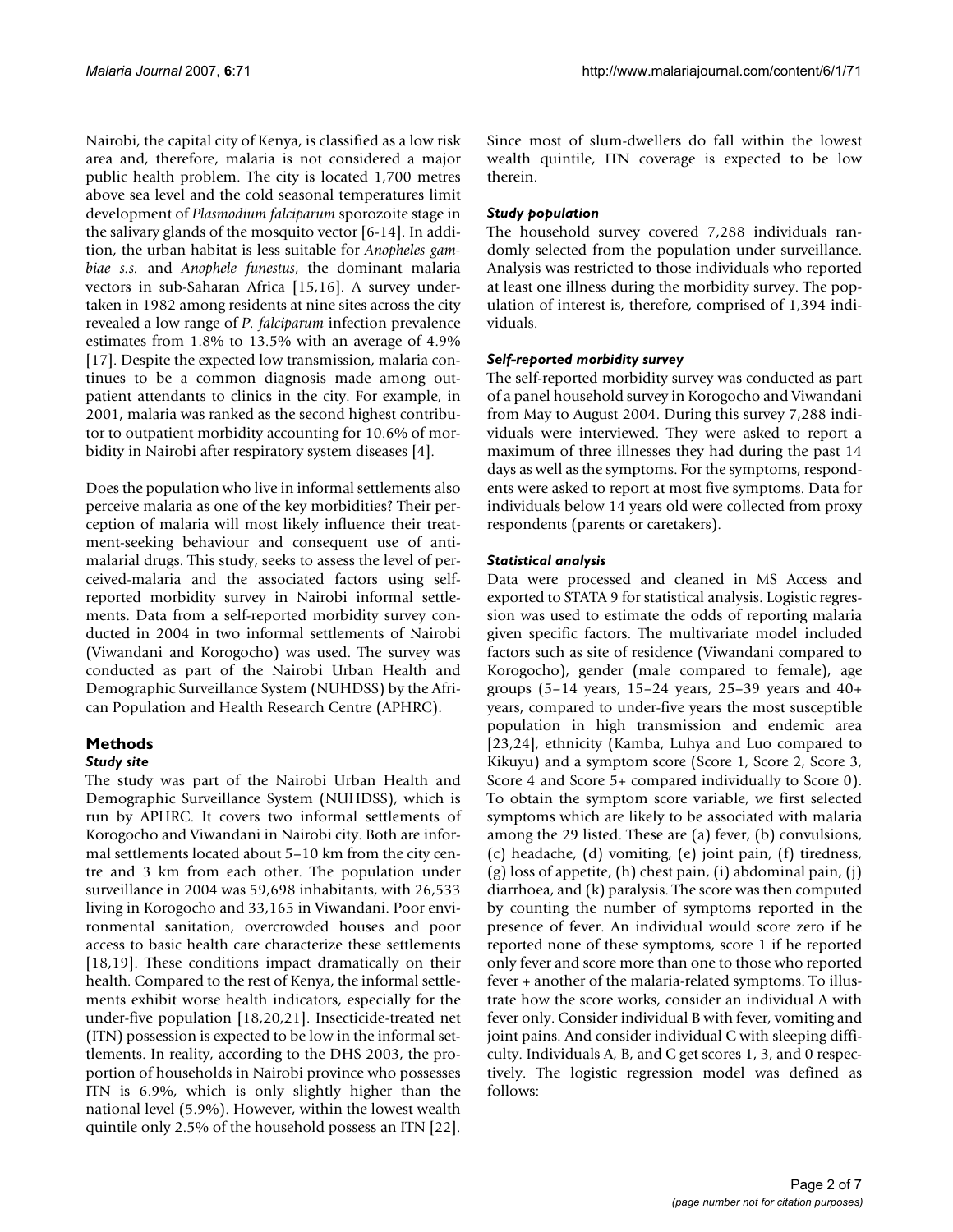$logit(\pi_i) = \beta_0 + \beta_1$ Slum\_Vivandani<sub>i</sub> +  $\beta_2$ Gender\_Male<sub>i</sub> + β3*AgeGroup\_*15 – 24*i* + β4*AgeGroup\_*24 – 39*i* +  $\beta_5$ *AgeGroup\_*40<sub>*i*</sub> +  $\beta_6$ Ethnicity\_Kamba<sub>i</sub> +  $\beta_7$ Ethnicity\_Luha<sub>i</sub> +  $\beta_8$ Ethnicity\_Luo<sub>i</sub> +  $\beta_9$ Symptom\_Score\_1<sub>i</sub> + β8*Ethnicity\_Luoi* + β9*Symptom\_Score\_*1*i* +  $\beta_{10}$ Symptom\_Score\_2<sub>i</sub> +  $\beta_{11}$ Symptom\_ Score\_3<sub>i</sub> +  $\beta_{12}$ *Symptom\_Score\_4<sub>i</sub>* +  $\beta_{13}$ *Symptom\_Score\_5* + *i* 

Where  $\pi$  is the predicted probability of reporting malaria of the *i*th individual; the odds of the same individual will

be  $\frac{\pi_i}{1-\pi}$ .  $\beta_0$  is the intercept, and  $\beta_1 \dots \beta_{13}$  the regression π *i*  $1-\pi_i$ 

coefficients of the independent variables (name following each coefficient). The odds ratio of reporting malaria associated with *Slum\_Viwandani* compared to *Slum\_Korogocho* (reference) is the exponential of β1 (OR *Slum\_Viwandani* = exp  $(\beta_1)$ ). Statistical significance was assessed using 95% confidence intervals (CI).

### **Results**

#### *Study population characteristics*

Table 1 shows the study participants' characteristics. In total 1,394 individuals took part in the study. 58.7% of them were from Korogocho and 41.3% from Viwandani. There were more males (53.1%) than females (46.9%). The age distribution shows a high proportion of underfives (24.5%) and 25–40 year age group (26%). The other age groups represented almost the same number of individuals. The median age was 21 years, range: 0 to 75 years. Participants were classified in four major ethnic groups which are Kikuyu, Kamba, Luhya and Luo. Kikuyu (26.3%) are the majority followed by Kamba (22.3%), Luo (21.9%) and Luhya (14.3%). Ten other ethnic groups were grouped in the category "Other" (15.4%).

#### *Leading reported illness*

Participants reported 165 illnesses, among which the top five causes of illness were malaria (28.1%) followed by common cold (23.4%), typhoid (2.6%), pneumonia (2.5%) and asthma (2.2%). The remaining 160 reported illnesses accounted for less than 2% of illnesses. There was a significant number (11.8%) of participants who could not identify the cause of their illness (Table 2).

#### *Perceived-malaria*

Overall 392 cases of malaria were reported, which represents 28.1% of the illnesses. There was a significant difference between the two settlements whereby a higher percentage of perceived-malaria was observed in Viwandani compared to Korogocho (46.9% vs. 34.1, p-value = 0.008). No significant difference was observed between males and females (26.6% vs 29.5%, p-value = 0.25). The perceived-malaria varied significantly by age group. The age group that reported the highest malaria in descending order was 25–40 years (37.1%), the 15–24 year (28.0%), 40 years plus (27.7%), under-fives (23.6%), and the 5–14 years (21.3%). The Luo ethnic group reported the highest prevalence of malaria (35.4%) followed by Kamba (32.5%), Luhya (31.7%) and Kikuyu (22.6%). The perceived-malaria increased with the increased in number of symptoms (Table 3). For example, 54.8% of individuals who scored 5+ on the symptom scale reported malaria compared to just 5.8% who scored 0. The higher the score on the symptom scale was the more they were likely to report malaria.

#### *Factors associated with odds of perceived-malaria*

The risk of perceived-malaria was significantly associated with the settlement of residence. Individuals living in Viwandani had high odds of reporting malaria compared to those living in Korogocho (OR 1.61, 95% CI: 1.10– 2.26). Gender was not associated with the risk of reporting malaria. Comparing older age groups to the underfives we observed that only the age group 25–39 years had significantly higher odds (OR 2.07, 95%CI: 1.43–2.98) of reporting malaria. Ethnicity was highly associated with the odds of reporting malaria whereby all ethnic groups have significantly higher odds than the Kikuyu. The odds of reporting malaria increased significantly with increasing symptom score. Individuals with five and more symptoms had significantly higher odds compared to those with no symptoms (OR 23.69, 95% CI: 12.98–43.23) (Table 4).

#### **Discussion**

The Kenya National Malaria Strategy [25] outlines interventions aimed at communities living in rural, high transmission areas. There is no direction on alternative approaches to disease prevention and diagnosis in urban settlements of presumed low risk and particularly in the informal settlements. The results of this study demonstrated that malaria may be a significant health problem in Nairobi and particularly in the informal settlements. It is the most reported illness in the two communities. Individual health-seeking behaviour is driven by perceptions about illness and so does the choice of treatment. With self-reported malaria, one would expect a high use of antimalarial drugs both in self-treatment [26] and at health facilities, which if wrongly treated may in turn create unnecessary drug pressure leading to resistance

Almost all the significant factors associated with perceived-malaria were associated with high levels of mobility to and from the informal settlement communities. The under fives are most susceptible to malaria yet our results suggest the 25–40 as the age bracket that reported most malaria. This age group is also the most mobile [27]. Evidence also suggests the Kikuyus (from Nairobi regions) are the least likely to be mobile to areas with endemic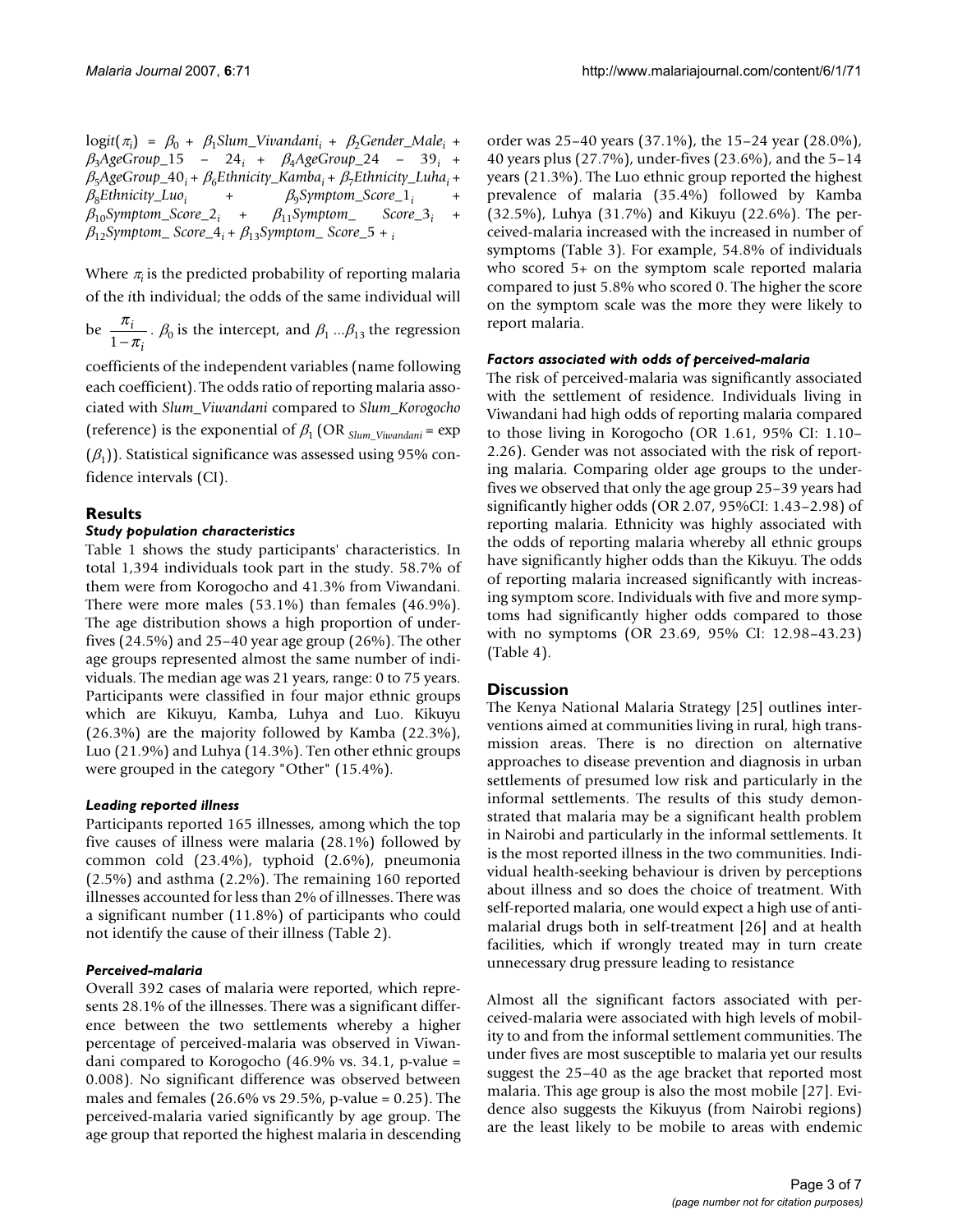| <b>Variables</b>        | $\boldsymbol{\mathsf{N}}$ | Percent    |
|-------------------------|---------------------------|------------|
| <b>Total Population</b> | 1394                      | 100        |
| <b>Slums</b>            |                           |            |
| Korogocho               | 818                       | 58.7       |
| Viwandani               | 576                       | 41.3       |
| Gender                  |                           |            |
| Female                  | 654                       | 46.9       |
| Male                    | 739                       | 53.0       |
| Age group (Years)       |                           |            |
| Under 5                 | 343                       | 24.6       |
| $5 - 14$                | 235                       | 16.9       |
| $15 - 24$               | 214                       | 15.4       |
| $25 - 40$               | 367                       | 26.3       |
| $>40$                   | 235                       | 16.9       |
| Age median              | 21                        | $(0 - 75)$ |
| <b>Ethnicity</b>        |                           |            |
| Kikuyu                  | 367                       | 26.3       |
| Kamba                   | 311                       | 22.3       |
| Luha                    | 199                       | 14.3       |
| Luo                     | 305                       | 21.9       |
| Other                   | 212                       | 15.2       |
| <b>Symptoms Scores</b>  |                           |            |
| Score 0                 | 413                       | 29.6       |
| Score I                 | 139                       | 10.0       |
| Score 2                 | 291                       | 20.9       |
| Score 3                 | 290                       | 20.8       |
| Score 4                 | 168                       | 12.1       |
| Score 5+                | 93                        | 6.7        |

#### **Table 1: Characteristics of study populations**

malaria compared to the Luo's and Luhya. The latter ethnic groups are from the western part of the country classified as the most malaria endemic region with a high-risk of transmission year around [5]. They are more likely to travel to their region for family visit often and are therefore exposed to malaria infection. As reported by Shanks and colleagues, travelling from low risk malaria area to a high-risk area is highly associated with risk of infection [28].

In addition, there is more mobility in Viwandani than in Korogocho because of the nature of the settlement [18]. Indeed Viwandani is located in the industrial area and is mainly populated by migrant workers coming to work in the factories and return to their rural homes seasonally. Therefore, there is a constant flow of the population between the other regions of the country, including those that are malaria endemic and this informal settlement. Korogocho is populated by more or less long-term dweller

|  | Table 2: The top fives reported illness among the study participants |  |
|--|----------------------------------------------------------------------|--|
|--|----------------------------------------------------------------------|--|

| <b>Illnesses</b>      | cases | Percent |  |
|-----------------------|-------|---------|--|
| Malaria               | 392   | 28.1    |  |
| Common cold           | 320   | 23.0    |  |
| Typhoid               | 36    | 2.6     |  |
| Pneumonia             | 35    | 2.5     |  |
| Asthma                | 30    | 2.2     |  |
| Other (160 illnesses) | 416   | 29.8    |  |
| <b>NOT KNOWN</b>      | 165   | 11.8    |  |
| Total                 | 1394  | 100     |  |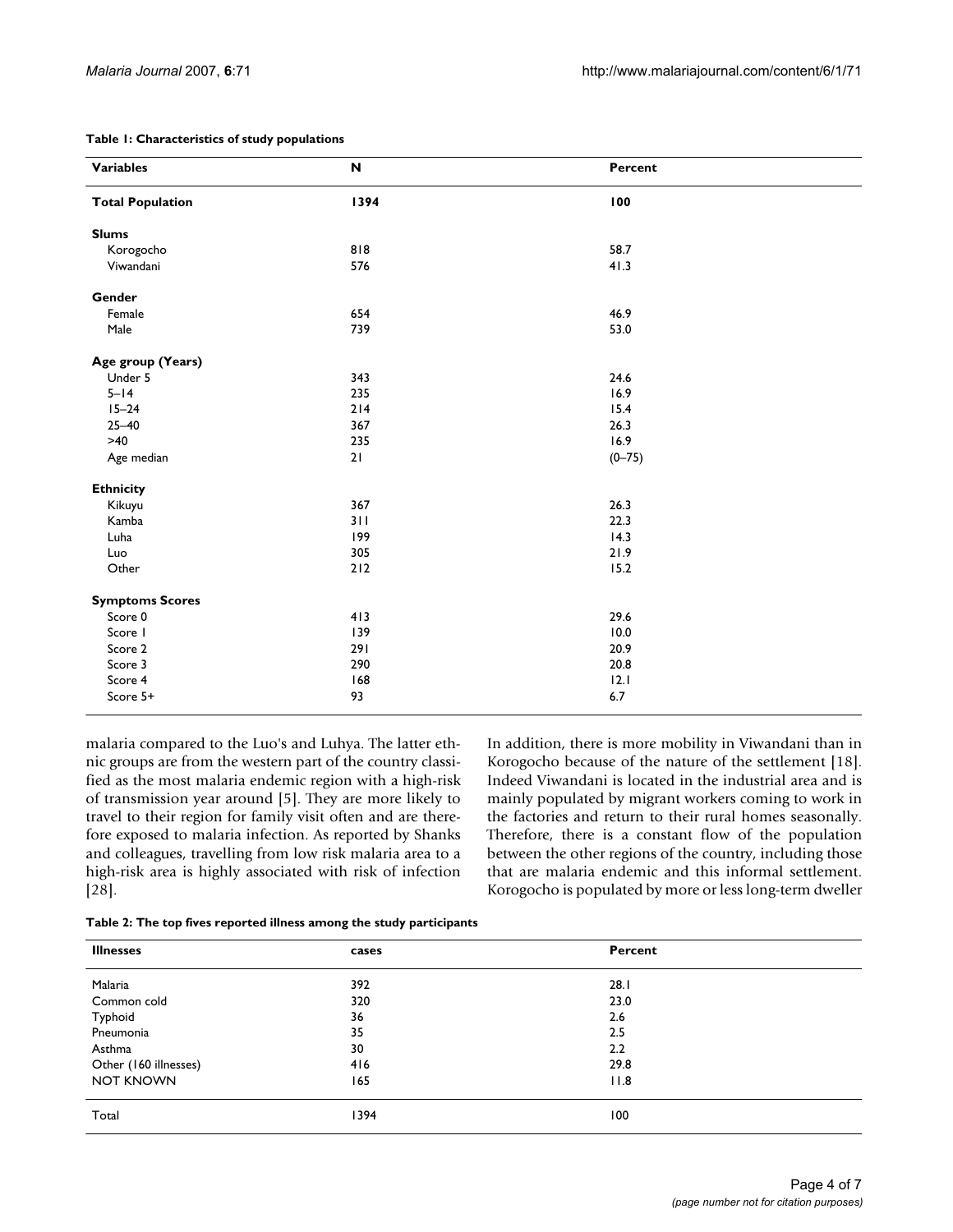| Variable                | N    | Cases | <b>Prevalence</b> | $x^2$ test: p-value |
|-------------------------|------|-------|-------------------|---------------------|
| <b>Total Population</b> | 1394 | 392   | 28.1              |                     |
| <b>Slums</b>            |      |       |                   | $p = 0.008$         |
| Korogocho               | 610  | 208   | 34.1              |                     |
| Viwandani               | 392  | 184   | 46.9              |                     |
| Gender                  |      |       |                   | $p = 0.25$          |
| Female                  | 654  | 174   | 26.6              |                     |
| Male                    | 739  | 218   | 29.5              |                     |
| Age group (Years)       |      |       |                   | p < 0.001           |
| Under 5                 | 343  | 81    | 23.6              |                     |
| $5 - 14$                | 235  | 50    | 21.3              |                     |
| $15 - 24$               | 214  | 60    | 28.0              |                     |
| $25 - 40$               | 367  | 136   | 37.1              |                     |
| $>40$                   | 235  | 65    | 27.7              |                     |
| <b>Ethnicity</b>        |      |       |                   | p < 0.001           |
| Kikuyu                  | 367  | 83    | 22.6              |                     |
| Kamba                   | 311  | 101   | 32.5              |                     |
| Luha                    | 199  | 63    | 31.7              |                     |
| Luo                     | 305  | 108   | 35.4              |                     |
| Other                   | 212  | 37    | 17.5              |                     |
| <b>Symptoms Scores</b>  |      |       |                   | p < 0.001           |
| Score 0                 | 413  | 24    | 5.8               |                     |
| Score I                 | 139  | 15    | 10.8              |                     |
| Score 2                 | 291  | 0     | 34.7              |                     |
| Score 3                 | 290  | 125   | 43.1              |                     |
| Score 4                 | 168  | 76    | 45.2              |                     |
| Score 5+                | 93   | 51    | 54.8              |                     |

**Table 3: Distributions of self-reported malaria as illness among study participants**

populations, not as mobile as their counterparts from Viwandani. This would, therefore, suggest that the malaria reported was imported or peoples' perception of malaria was based on their previous experiences in endemic areas, where fever is commonly attributed to malaria.

Despite the evidence that, the self-reported malaria is likely to be imported from endemic part of the country, the possibility that transmission is taking place locally cannot be ruled out. Indeed a significant proportion of socalled stable parts of the population have also reported malaria. Also, Nairobi is not a malaria-free zone, although the transmission may be low. Indeed, TJ Anderson reported the presence of both *Anophele. gambiae* and *Anophele funestus* in 1912 [29] and confirmed through a more detailed investigation in 1926 [30]. A school survey of infections conducted in 1929 showed that 2.5% of children were infected with *P. falciparum* [31]. The concern is even high since this study has shown a higher prevalence 5.4% (392 cases reported among 7288 participants). Compared to high-risk regions where the prevalence is above 5.4%, this might appear negligible, but looking at it critically, 5% of 60,000 inhabitants from the two informal settlements are 3,240 individuals.

The approach used to assess malaria diagnosis could be questionable, since individuals were asked to report without any laboratory test or clinical diagnosis. However, it can also be argued that only few (5.8%) reported to have malaria without fever. The majority reported malaria only if they had fever and others symptoms associated with malaria. More reported symptoms were highly associated with the risk of perceived-malaria. As it is the case in the clinic, fever was the basis of reporting malaria. It is, therefore, evident that the rational to report malaria is not that different from what is commonly used in the clinics as required by the presumptive treatment approach [5].

The evidence from this study suggests that malaria does exist in Nairobi and particularly in the informal settlements. Whether this is an element of misdiagnosis or imported malaria from other endemic areas should be a concern for those in policy and programmes. The consequence of not recognizing the malaria problem in Nairobi when it exists will increase the likelihood of misdiagnosis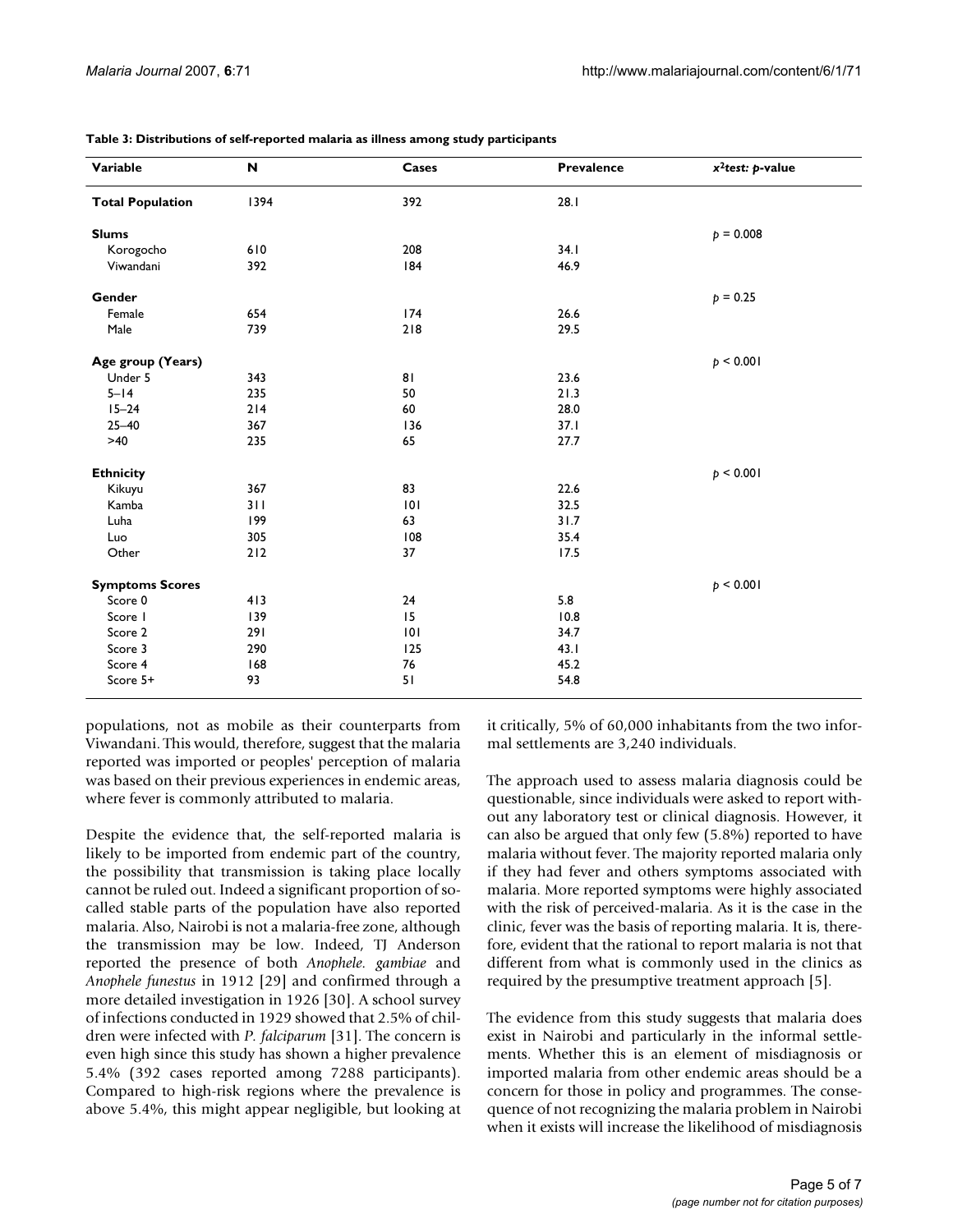| <b>Variables</b>       | <b>Odd Ratio</b> | P-value | 95%CI           |
|------------------------|------------------|---------|-----------------|
| <b>Slums</b>           |                  |         |                 |
| Korogocho              |                  |         |                 |
| Viwandani              | 1.61             | 0.00    | $1.10 - 2.26$   |
| Sex                    |                  |         |                 |
| Female                 | 1.00             |         |                 |
| Male                   | 1.13             | 0.37    | $0.86 - 1.48$   |
| Age group (Years)      |                  |         |                 |
| Under 5                | 1.00             |         |                 |
| $5 - 14$               | 1.03             | 0.90    | $0.66 - 1.59$   |
| $15 - 24$              | 1.31             | 0.22    | $0.85 - 2.02$   |
| $25 - 39$              | 2.07             | 0.00    | $1.43 - 2.98$   |
| $>40$                  | 1.32             | 0.20    | $0.86 - 2.01$   |
| <b>Ethnicity</b>       |                  |         |                 |
| Kikuyu                 | 1.00             |         |                 |
| Kamba                  | 1.50             | 0.04    | $1.10 - 2.22$   |
| Luha                   | 2.21             | 0.00    | $1.42 - 3.44$   |
| Luo                    | 2.12             | 0.00    | $1.45 - 3.11$   |
| <b>Symptoms Scores</b> |                  |         |                 |
| Score 0                | 1.00             |         |                 |
| Score I                | 2.13             | 0.04    | $1.05 - 4.32$   |
| Score 2                | 9.44             | 0.00    | $5.76 - 15.47$  |
| Score 3                | 13.61            | 0.00    | $8.37 - 22.13$  |
| Score 4                | 14.89            | 0.00    | $8.77 - 25.28$  |
| Score 5+               | 23.69            | 0.00    | $12.98 - 43.23$ |

**Table 4: Odd ratios for self-reported malaria as illness using logistics regression**

\* 95% Confidence Limit, bold = significant at 0.05% level

and complications resulting from either delayed treatment or improper treatment. On the other hand, continuing to diagnose malaria wrongly in clinics increases pressure on the anti-malarial drugs being used. It is important to wait for malariametric surveys as an alternative source of evidence. However it is critical for those in policy and programmes to begin to look at how malaria is diagnosed and treated, keeping in mind the likelihood that malaria prevalence in Nairobi is comparable to other endemic areas.

Self-reported malaria is the most prevalent cause of morbidity in Nairobi's informal settlements. With the underlying belief that there is little malaria in Nairobi province in Kenya, no priority is given to address the problem of malaria in the slums. In Africa, malaria epidemiological research has traditionally focused on areas of stable, endemic transmission where infection with the parasite is frequent. In these areas functional clinical immunity is acquired early in life and the overall risks of morbidity and mortality from infection with *P. falciparum* are high. Conversely very little is known about the infection and clinical epidemiology of malaria in settings with low

transmission, which are ecologically unsuitable for mosquito bleeding and with malaria imported elsewhere such as the urban slum communities. There is a need to verify the reported cases of malaria with more detailed community based malariametric surveys (or at least by confirming suspected cases by using microscopy or rapid diagnostic tests) to provide guidance to policy on malaria in the Nairobi.

#### **Competing interests**

The author(s) declare that they have no competing interests.

#### **Authors' contributions**

YY conceptualized the paper, did the analysis and wrote the manuscript.

EK-M substantially participated in the conception and writing-up of the manuscript.

JK substantially participated in the conception and writing-up of the manuscript.